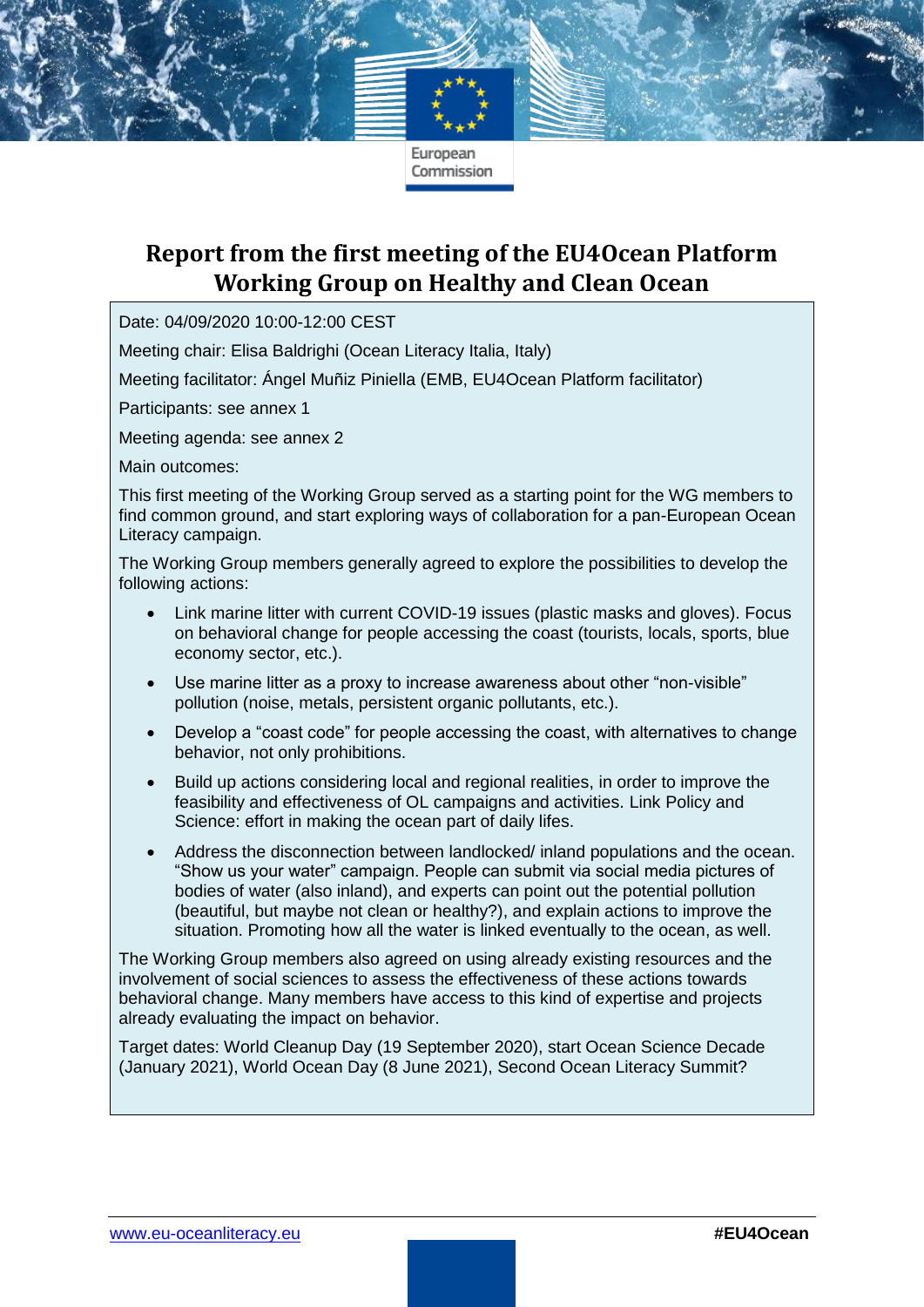

#### **Background and summary of the EU4Ocean Plaftorm Working Group on Healthy and Clean Ocean first meeting**

To operationalize the [EU4Ocean Platform,](https://webgate.ec.europa.eu/maritimeforum/en/frontpage/1483) and bring its active group of organisations, initiatives and people closer together, three thematic Working Groups were established in September 2020. The themes of these Working Groups (WG) are Climate and Ocean, Food from the Ocean, and Healthy and Clean Ocean.

The first online meeting of the WG on Healthy and Clean Ocean, chaired and moderated by Elisa Baldrighi (WG chair), took place on 4 September 2020.

WG members received 2 questions in advance to target the discussions during the meeting:

- 1. **What resources can you bring to a EU4Ocean pan-European campaign on Healthy and Clean Ocean?**
- 2. **What theme within the Healthy and Clean Ocean topic you would like to focus on for a EU4Ocean pan-European campaign to be developed in the coming months?**

After a brief introduction by the WG Chair and EU4Ocean facilitators, the WG members briefly introduced themselves and the organisations/ initiatives they represent by stating what resources they could bring to a potential EU4Ocean pan-European Ocean Literacy campaign (first question). Thereafter, the WG members openly discussed the priorities and best outcomes of this WG and the activities that it could support. At the end of the meeting, the next steps of the WG and EU4Ocean Platform were presented.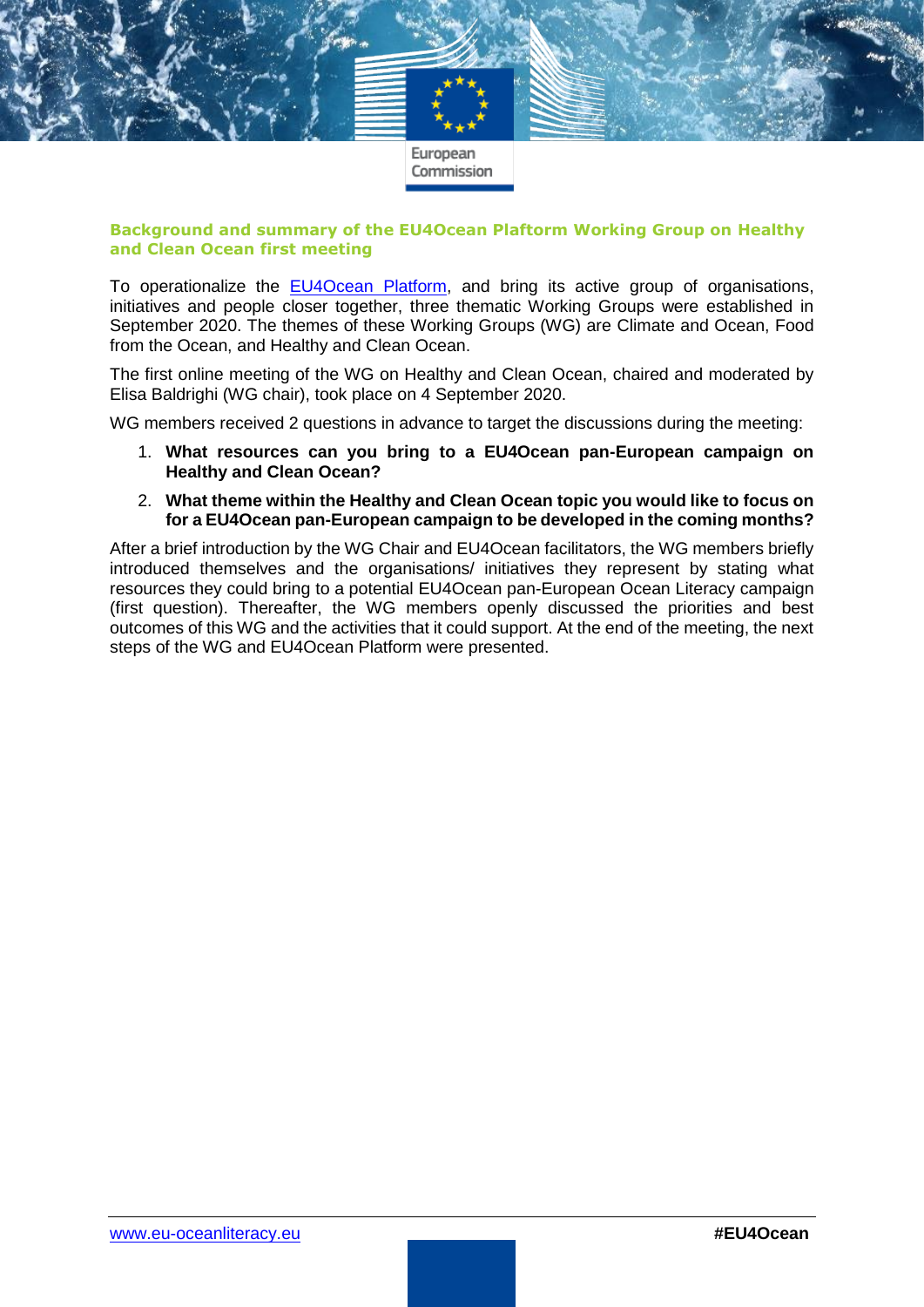#### **Annex 1**

# **EU4Ocean Platform members registered for the first meeting of the Working Group on Healthy and Clean Ocean**

| <b>WG member</b>                            | <b>First Name</b> | <b>Last Name</b> |  |
|---------------------------------------------|-------------------|------------------|--|
| ACTeon                                      | Marion            | Besancon         |  |
| ASOCIACIÓN ECONÓMICA NAVIGATIO              | Gabriela          | Mayans Vennemann |  |
| <b>Blue World Institute</b>                 | Jelena            | <b>Basta</b>     |  |
| <b>Blue World Institute</b>                 | Henrieta          | Belegisanin      |  |
| <b>CEAB-CSIC</b>                            | Gemma             | Agell Llobet     |  |
| Center for Sea and Society                  | Malin             | Rosengren        |  |
| Centro Tecnologico del Mar-Fundación CETMAR | Marisa            | Fernandez        |  |
| <b>CETMAR</b>                               | <b>ROSA</b>       | FERNANDEZ        |  |
| <b>CMMI</b>                                 | George            | <b>Kaoullas</b>  |  |
| <b>CSIC (ICMAN)</b>                         | Laura             | Prieto           |  |
| Ecologic Institute                          | Chiara            | Mazzetti         |  |
| Ecologic Institute                          | Doris             | Knoblauch        |  |
| EMSEA, Ocean Literacy Italia, Università di | Giulia            | Realdon          |  |
| Camerino-Italy                              |                   |                  |  |
| <b>EUCC - The Coastal Union Germany</b>     | Jane              | Hofmann          |  |
| <b>European Boating Industry</b>            | Philip            | Easthill         |  |
| <b>European Marine Board</b>                | Sheila            | Heymans          |  |
| <b>European Marine Board</b>                | Paula             | Kellett          |  |
| <b>European Marine Board</b>                | Ángel             | Muñiz Piniella   |  |
| <b>FARNET Support Unit</b>                  | Janne             | Posti            |  |
| Fondazione Acquario di Genova Onlus         | Antonio           | Di Natale        |  |
| Forum Oceano                                | Francisco         | Beirão           |  |
| Gdynia Aquarium                             | Dominika          | Wojcieszek       |  |
| German Marine Research Consortium and JPI   | Sandra            | Ketelhake        |  |
| Oceans                                      |                   |                  |  |
| <b>HCMR</b>                                 | Panayota          | Koulouri         |  |
| <b>HELCOM</b>                               | Dominik           | Littfass         |  |
| ICM-CSIC                                    | Janire            | Salazar          |  |
| <b>IIM-CSIC</b>                             | José              | Pintado          |  |
| Irish Ocean Literacy Network                | Noirin            | <b>Burke</b>     |  |
| <b>Manaia Productions</b>                   | James             | Nikitine         |  |
| Mare Nostrum NGO                            | Andreea-Stefania  | Ionascu          |  |
| MaREI Centre, ERI, University College Cork  | Jeremy            | Gault            |  |
| MaREI Centre, UCC                           | Aoife             | Deane            |  |
| Ocean Literacy Italia                       | Tosca             | <b>Ballerini</b> |  |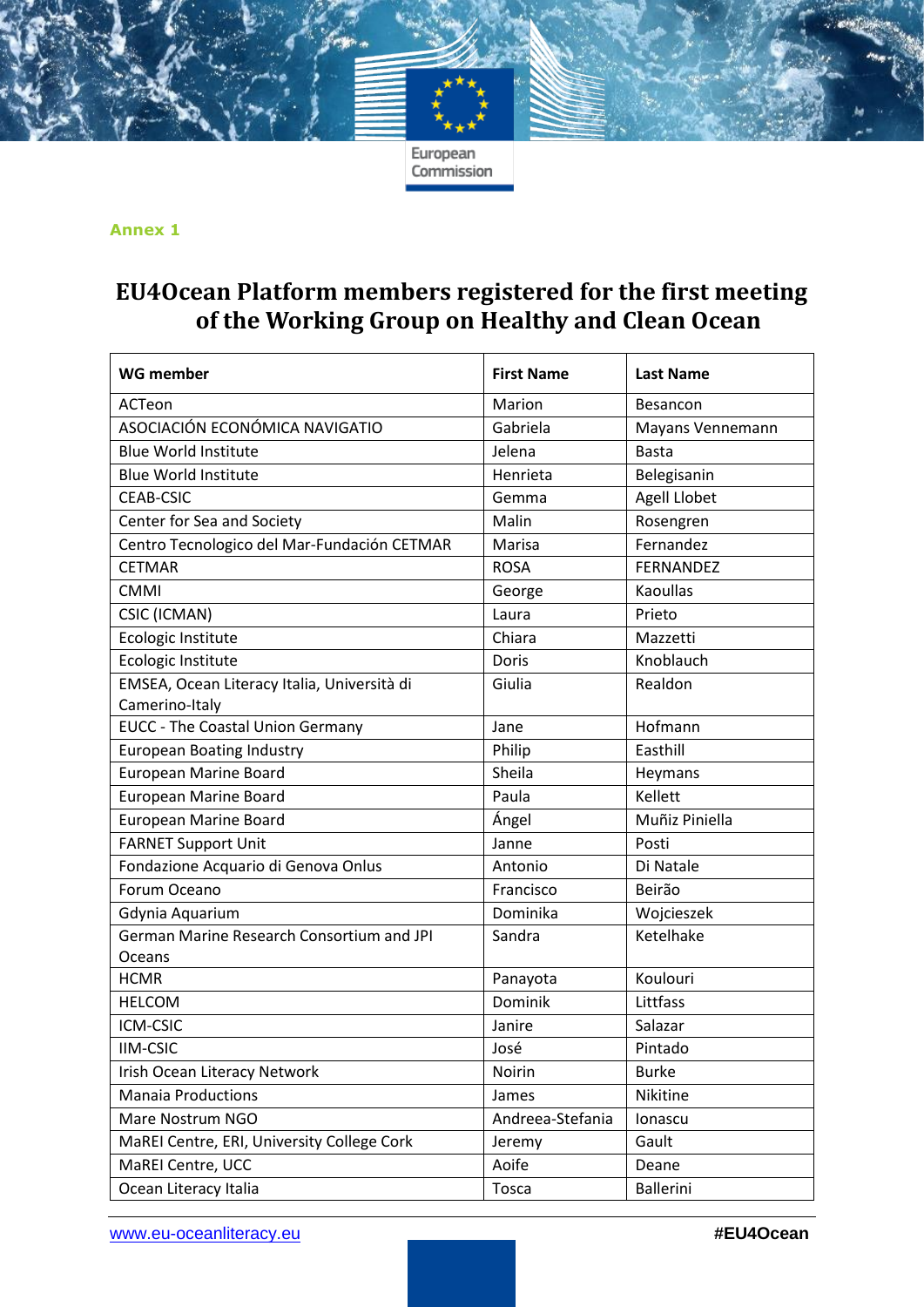

European<br>Commission

| Ocean literacy italia                            | Elisa        | Baldrighi       |
|--------------------------------------------------|--------------|-----------------|
| Seascape Belgium                                 | Kate         | Larkin          |
| Seascape Belgium                                 | Francis      | Strobbe         |
| Sinerxia Plus Consultora                         | Nicolás Iván | Vaqueiro Gradín |
| Sinerxia Plus Consultora                         | Elena        | Vázquez Portela |
| Sinerxia Plus Consultora                         | Héctor       | Teijido Viña    |
| <b>SOCIB</b>                                     | Rosa         | Rodríguez       |
| Surfrider Europe                                 | Yann         | Leymarie        |
| The Swedish Institute for the Marine Environment | Kajsa        | Tönnesson       |
| UNEP/MAP-Barcelona Convention Secretariat        | Ilias        | Mavroeidis      |